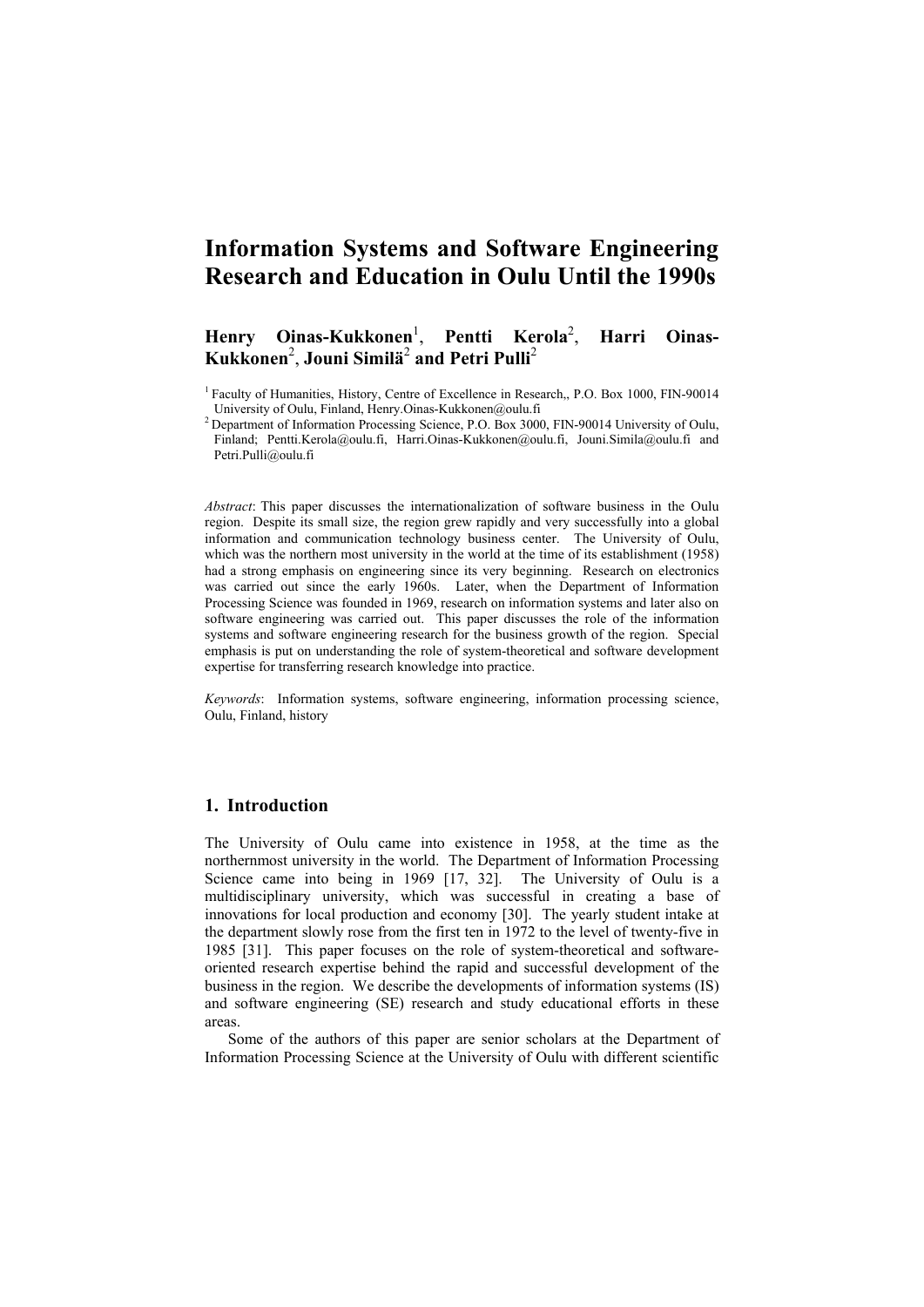backgrounds and paradigms of the field. They also have professional careers in the practice, being involved in many of the development steps under investigation.

## **2. Scientific Research Reaches International Level**

During the period of 1985 till 1990 there were relatively little international business activities going on with the software companies at the Oulu area. Company image building, venture funding as well as European R&D projects were still lying ahead. CCC Software Professionals, however, was an exception. Its international operations were started right after its founding in 1985 through delivering large software projects to Soviet Union and some also to Saudi Arabia. CCC was also to become the first Finnish partner in a Eureka R&D project. The Riskman<sup>[1](#page-0-0)</sup> project was prepared from 1989 onwards through one of its sister companies in Athens.

Whereas the software business activities were still a few, the main thread of becoming more international in the region had taken place through scientific activities, which was quite natural as science by definition is international. The information systems research entered a new era during this time through producing high quality scientific publications. Studying these mature scientific publications, i.e. established journals and very high-quality conferences, during as well as before the period under investigation, is a key method to study the internationalization process in this article. Admittedly, the effect of scientific publications on practice sometimes occurs hand in hand with the scientific progress in the information and communication technology (ICT) field, but most often the progress follows several years.

Professor Pentti Kerola had previously studied information systems development with major emphasis on systems design and modeling, introducing the 'PSC systemeering model'  $[18, 20]$  $[18, 20]$  $[18, 20]$ .<sup>2</sup> The motivation for this research had stemmed from practice, but it was, however, theoretically oriented. During 1979- 1980 Kerola was a Visiting Researcher at three universities at the U.S., namely University of Michigan at Ann Arbor, Florida International University, and University of California at Irvine.

 At the Department of Industrial Engineering at the University of Michigan, Kerola was involved with a pioneering research effort on software engineering, known as the ISDOS project<sup>[3](#page-0-2)</sup> led by professor Daniel Teichrow. This project focused on defining the problem statement language (PSL) and its automated tool support. This research was mainly computer science oriented.

Research collaboration with Professor William Taggart at Florida International University had started a little bit earlier. Taggart was interested in the information systems architects' roles and the PSC systemeering model [36]. The joint work with Florida International University involved a softer theme, namely human information processing styles. Kerola's interest and enthusiasm on the human

<sup>&</sup>lt;sup>1</sup> http://www.eureka.be/inaction/AcShowProject.do?id=530.

<sup>&</sup>lt;sup>2</sup> PSC is an acronym for Pragmatic-Semantic-Constructive systems development approach.

<sup>&</sup>lt;sup>3</sup> ISDOS is an acronym for Information System Design and Optimization System.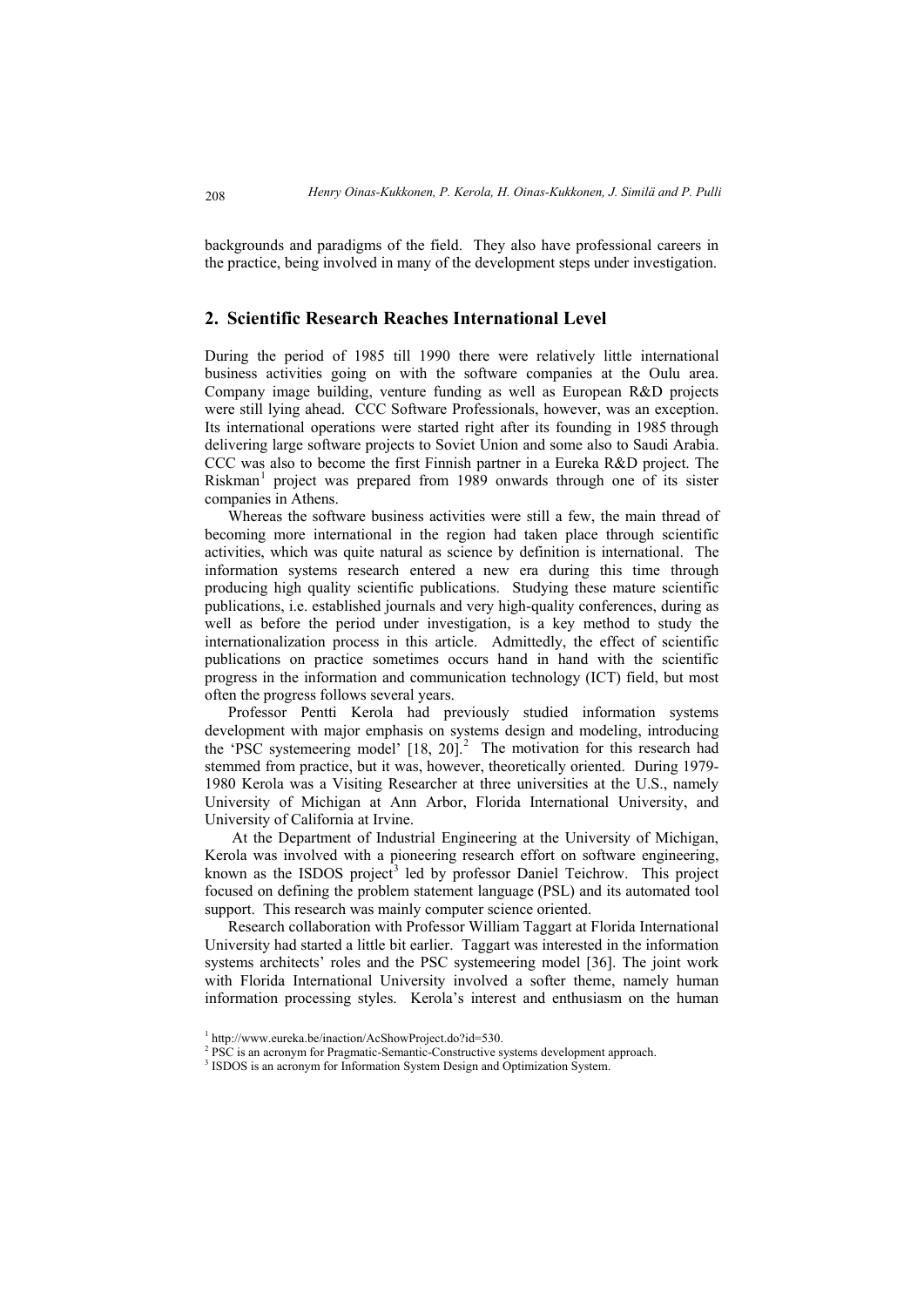side of technology already had become evident ever since he started working at the Oulu area. In their joint work, Kerola and Taggart discussed the importance and challenges of self-evaluation for human information processing styles, the gathering and interpreting of data related to such styles, as well as the implications of this for human resource planning in systems development projects [22, 27].<sup>[4](#page-0-3)</sup> Kerola became a recognized scholar in this field, appearing as a keynote speaker at key conferences [24].

Professor Peter Freeman, a software guru at the University of California at Irvine, invited Kerola to visit him. This visit had a strong influence in the future developments of information processing science (IPS) in the Oulu area. The collaboration with UC Irvine deepened the research interest on software engineering environments and processes. Kerola and Freeman jointly introduced the PSC systemeering model into the software engineering community and analyzed software life cycles in conjunction with this [21]. Later Freeman published a textbook on approaching software engineering holistically as a system and treating it as an organizational function carried out by humans [2]. This research collaboration also led to other researchers from Oulu visiting UC Irvine. The works of Freeman boosted the birth of two important scientific fields, namely systems analysis and software engineering, which led to multiple research efforts in systems analysis and design methodologies in the Oulu region.

Much of the original research work with software engineering environments and processes, end-users and ease of use occurred at the multidisciplinary and humanistic SYKE research project<sup>[5](#page-0-4)</sup> during 1982 to 1985. The majority of the researchers from this project entered into business. On the other hand, based upon this line of research, Risto Nuutinen, Erkki Koskela, Juhani Iivari and Pentti Kerola analyzed and described the role of information systems architect in the information systems curricula [28].[6](#page-0-5)

Building on top of the systemeering research, Juhani Iivari and Erkki Koskela published their research on systems and process modeling and software quality in *MIS Quarterly* in 1987 [9]. This landmark paper emphasized the levels of abstraction as a key construct for systems design and introduced the PIOCO model<sup>[7](#page-0-0)</sup> for systems modeling and design. This model was later applied on the development of embedded systems at Technical Research Centre of Finland (VTT, *Valtion teknillinen tutkimuskeskus*) [7]. $^8$  $^8$  Juhani Iivari carried out with this line of research [8,11], analyzing and conceptualizing in parallel with Barry Boehm a new way of approaching software and systems development instead of the traditional waterfall model, namely the hierarchical spiral model [1, 13, 14]. This work has contributed to the birth and advances in object-oriented and agile systems development approaches.

<sup>4</sup> Myllykangas provides a deep and first-rate analysis of the IPS research carried out at the University of Oulu in 1973—2004.

 $^{5}$  SYKE is an acronym for the Finnish words "Ihmiskeskeisen Systemointimetodiikan Kehittäminen".<br><sup>6</sup> Sea aksa [27] **pp.** 51,52

 $6$  See also [27], pp. 51-52.

<sup>7</sup> PIOCO is an acronym for Pragmatic-Input/Output-Constructive/Operational systems development approach. 8 Also see [27], pp.49-50.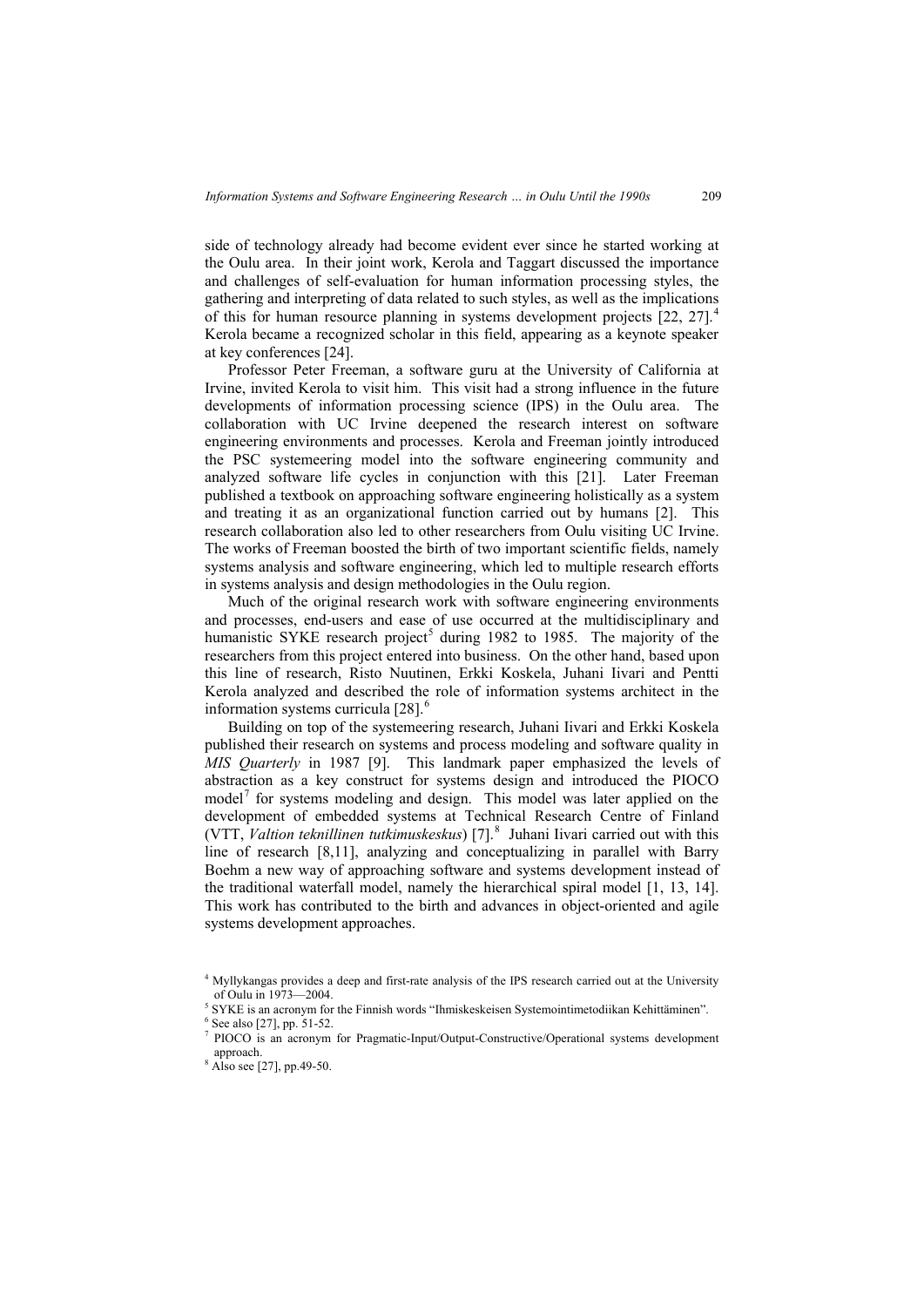During the academic year of 1988-1989, Juhani Iivari visited Professor Heinz Klein at the State University of New York Binghamton as well as Professor Rudy Hirschheim who had just moved into the University of Houston. Iivari worked with Klein and Hirschheim on analyzing different information systems development approaches and methodologies. These research collaborations later evolved into multiple articles in top scientific journals.

The major information systems research topics that were tackled at Oulu, but which were still to grow in international cooperation included the role of activity theory and its applications to information systems research and development [25], organizational implementation [3, 4, 5, 6, 33], end-user satisfaction [10, 12, 34], as well as computer-aided software/systems engineering. The main international contacts within these took place through the Nordic IS community, in particular through the annual working seminar for researchers and doctoral students, known as Information systems Research seminar In Scandinavia. Pentti Kerola, Pertti Järvinen, and Eero Peltola had founded this IRIS conference series in 1978.

In sum, information systems research at the Oulu area had entered into a new era in the late 1970s or early 1980s via getting international. During the period of 1985 to 1990, the level of publications reached the level of high quality and stabilized. The main research activities in this research tradition were information systems development and software engineering environments and processes. Most of the research projects were funded by Tekes, nowadays known as Finnish Funding Agency for Technology and Innovation, or by Academy of Finland<sup>[9](#page-0-2)</sup>. We should also note that teaching and education activities were built directly on top of the core competences produced through scientific research in the information system and software engineering fields, providing a textbook example from a successful university key function, i.e. transfer of knowledge from the academia into practice. Companies such as Mobira and CCC Software Professionals benefited greatly from the accumulated software and systems development competence, in particular related to conceptual modeling and software process modeling.

#### **3. Curriculums and Knowledge Transfer in Higher Education**

Veli-Pekka Leivo's M. A. thesis in general history [26] gives an excellent description and analysis about the educational activities at the IPS institute. In this section we focus on the most fundamental educational sub-areas of the institute: master (undergraduate) [19, 29] and doctoral (postgraduate) education [23] from the viewpoints of different interest groups in their activities of knowledge transfer. *Informatics* is by its nature a methodological discipline, bearing connections with many other sciences [15].

*technological disciplines*, primarily electronics and digital signal processing, on which research and development in information processing and communication technology relies

<sup>9</sup> http://www.tekes.fi/eng/; http://www.aka.fi/en-gb/A/.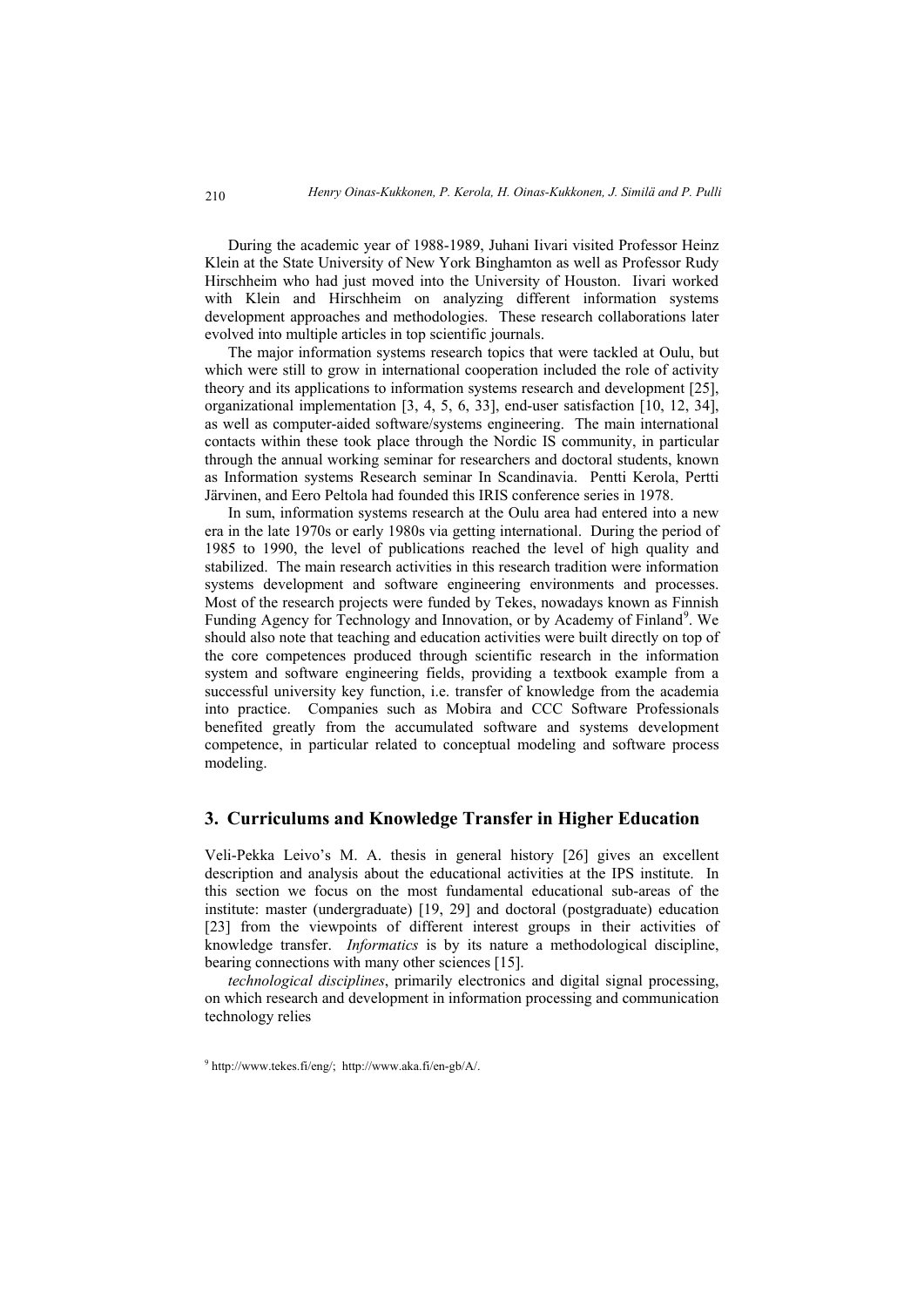*structural and cross-sectional disciplines*, including mathematics, statistics, general systems science and logic, which generate the formal general means, methods and theories required

*behavioral sciences and humanities*, including philosophy, psychology, neuroscience, history, social psychology and work science, which study individual and group behavior and knowledge, information and data on human activities

*economics, administration and the social sciences*, which are concerned with behavior and management of business and social organizations with the role and significance of information processing, including knowledge transfer, in these.

Organizationally the Department of Information Processing Science was a faculty-independent unit, directly under the board of Oulu University from the very beginning up to 1985. Then the board decided to separate computing services from the research and educational activities of informatics, with the purpose to clarify the organization of computing services. At the same time, they raised a sensitive problem: Which faculty would be the optimal place for IPS in the technologically modern university? The final decision and organizational selection was the Faculty of Science because of the traditional position in the other universities. It also was contradictory with the recommendation of the IPS Institute — preferring the Faculty of Technology.

During the years of late 1970s and early 1980s the Department of Information Processing Science, following the reform of the university degrees, designed and developed the master level degree program in information systems architect (ISA). The metaphorical title of the holistic working role was based on the information systems research. An ISA is a professional, who can design the strategies of information systems development in organizations together with different interest groups and manage the development using those strategies.

In the middle of 1980s, software engineering (SE) supplemented the master program. A SE is a professional, who can produce interactive and end-useroriented (applicational) software and manage development projects.

The sub-areas and levels in which these professionals expected to operate appear in Figure 1; the total field partitions into three levels from the point of view of the utilization of information and data systems, with the inclusion of software systems.

| ORGANIZATIONAL   | <b>LEVEL</b> | " ISA--ISA--ISA " | "SE"             |
|------------------|--------------|-------------------|------------------|
| <b>USER</b>      | <b>LEVEL</b> | " ISA--ISA "      | " SE--SE "       |
| <b>TECHNICAL</b> | <b>LEVEL</b> | " ISA "           | $"$ SE-SE-SE $"$ |

Figure 1. Levels in which ISA and SE were expected to operate.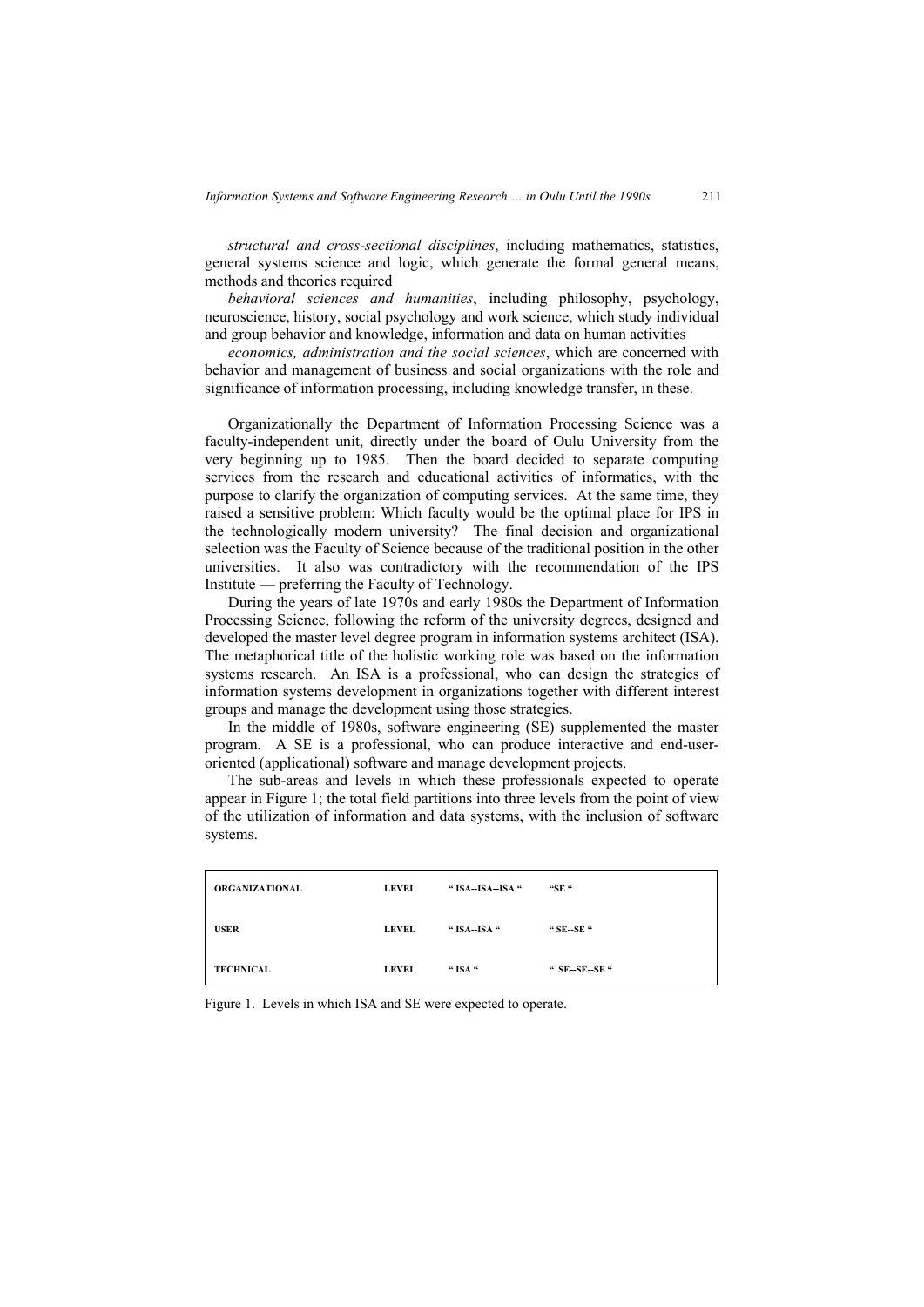Both of the professional roles cover all three levels, but with a different focus and weight. The task of a professional at the organizational level is to define how information systems and computer/communication technology in general can be exploited to achieve the aims of particular organizations, while the task at the user level is to define information systems in such a way that those will serve day-today interests of the user optimally. One may see the task at the technical level as constructing software of high technical quality that conforms to the definitions and aims specified at the other levels.

The content of education and teaching in those curriculums fall into the following ten themes:

- o professional orientation
- o preparation for participation in the working community
- o development of problem solving abilities
- o introduction to scientific paradigms, different kinds of work and methods
- o introduction to organizations, their main functions utilizing data systems, and industrial software production
- o data management and organizational principles of data generation
- o introduction to human behavior and informational activities
- o computer hardware and software systems
- o software systems, programming and programming technologies
- o data systems, their life cycles, systems development methods and technologies.

The most fundamental core of education is in the themes 4 through 7. From the viewpoint of successful knowledge transfer between researchers and practitioners the special weight and focus occurs in the studies during the project work courses [35]. The total obligatory educational effort appears in the three stages:

*Foundations*: principles of project work and programming project in 'labs' *'Real life' effort*: practical teamwork and project seminar *Research effort*: research teamwork and M.Sc. thesis seminar

Those stages began in 1972 and the same principal of implementation has continued into these days. Up to 1990s, over one hundred real-life projects were implemented at the department.

The programming project was a five study-week course implemented during the third study year in the fall and spring semesters. The aim was to integrate the knowledge from the preceding courses, especially courses on the principles of project work, software design, and programming. Usually in one semester five projects on the average were carried out. There was no charge for these projects. The estimated amount for student work was 200 hours/student with three to five students in a project. The younger students worked under the management of older students who were receiving extra credit from optional participation. Nearly all the projects were delivered to real customers in the surrounding community. Basically the requirement was that the specifications for the project should be "ready" when the projects began. This did not hold true in all cases and many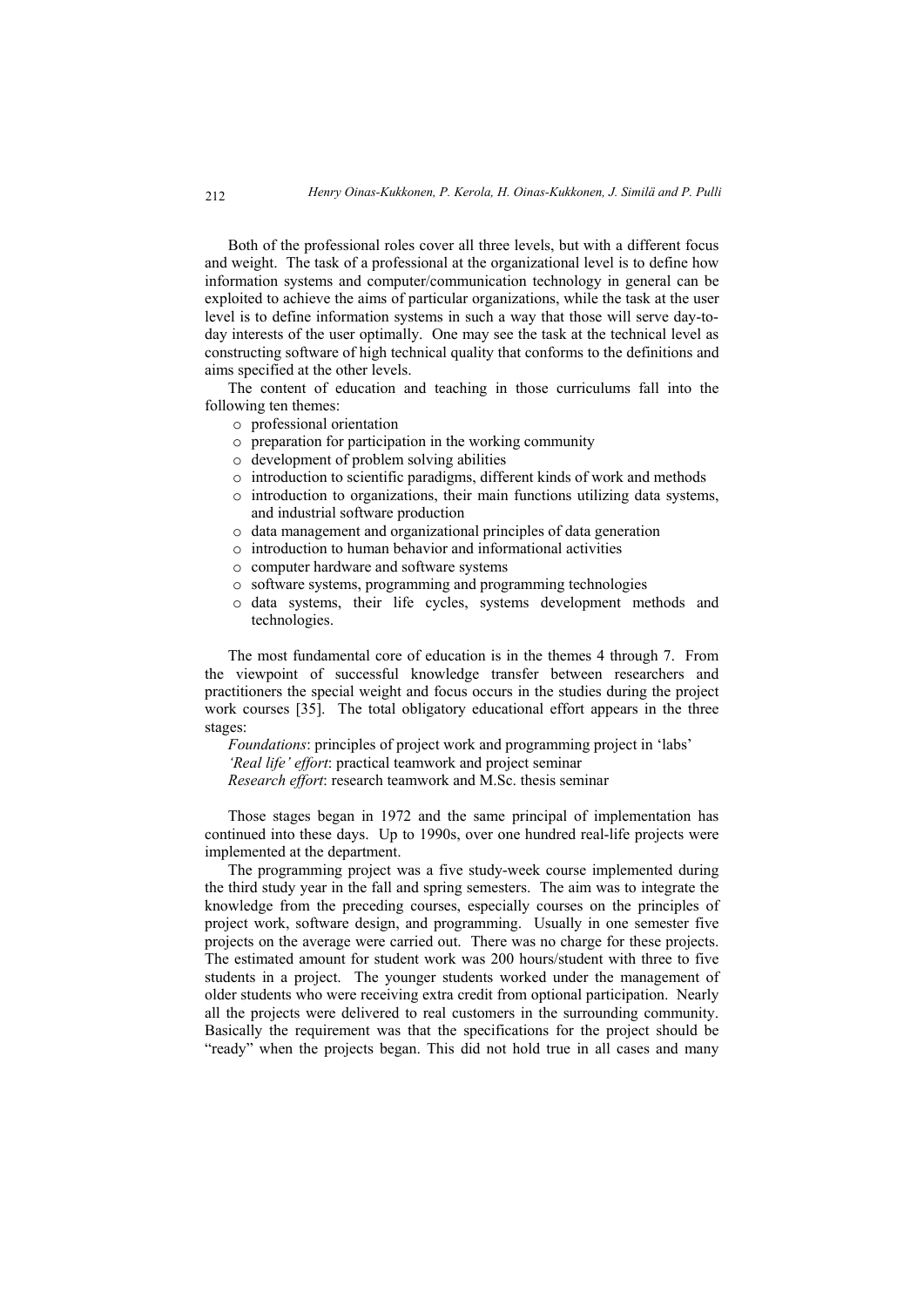times the students had to work with developing or at least refining the specifications together with the customers.

The real-life project work was a six study-week course implemented during the fourth study year in the spring semester. The aim of the course was to integrate the knowledge from the preceding courses of the second stage. Usually eight to ten projects were carried out during one semester. The students worked about 250 hours/student and the staff from the department acted as project managers. The department charged the customers at the delivery of the project and compensated the students for their work.

In project seminars each group wrote a report where own selected experiences were compared to and evaluated with results reported in scientific publications. Each had to select one or two topics where to concentrate. The structure and style of the report was to follow that required in scientific papers.

The group presentations tried to be as effective as possible with the sharing of the experience. The seminars were moderated by the use of an opponent group, whose task was to support the dissemination by various ways, catalyzing discussions, and criticism. The students were encouraged to use innovative forms of interaction.

The diversified IS and SE research produced the feasible base to develop a holistic and highly interactive educational system at the institute. On the one hand, the ICT practice directed the different kinds of research interests, which on the other hand positively influenced on the selection of higher educational aims and contents. As the international review committee evaluated in 1990:

*"... the ideas emanating from the comparative research of IS Curriculums have been utilized in the design of the own curriculum... the teaching programme seemed to be a comprehensive, well-balanced IS Curriculum, covering theoretical as well as applied subjects."* (our condensation) [16]

In nation-wide doctoral education, the institute actively participated in the Finnish Doctoral Programs of Information Systems Research and Information Technology. Professor Pentti Kerola was the first coordinating professor in 1985- 1986 for ISR doctoral education. Later during early 1990s, Professor Juhani Iivari had the same position.

The institute has been especially active and collaborative in the development of the IRIS conferences where the special focus has been in supporting higher studies of doctoral students. The same aim, but more local, has been in the KISSeffort, Kilpisjärvi IS symposiums. There, in the most creative natural environment, in the northernmost region of Finnish Lapland near the Norwegian border, young doctoral students and their international and Finnish mentors have since 1989 interacted especially with the purpose of refining the doctoral research plans.

The association of information processing students at the Department of Information Processing Science, Blanko, has existed since 1973 in order to create a social spirit among the students by offering recreational opportunities and organizing various educational events outside the degree program. Officially, Blanko had regular student positions in the committee of educational development in the institute.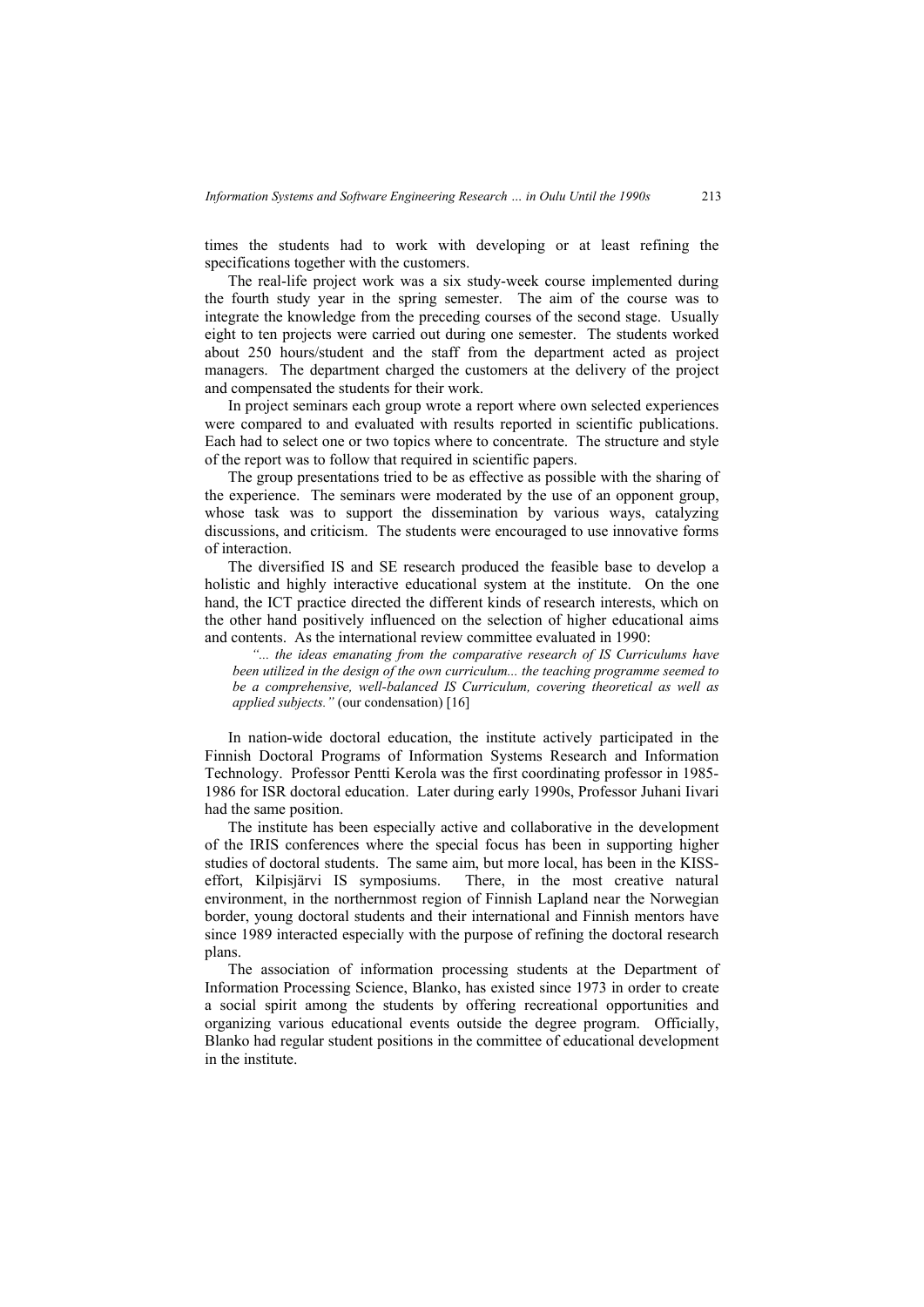The most significant annual event has been the Blanko conference series, where researchers as well as practioneers have presented newest information in the form of a general interest seminar about the research and educational experiences as well as practical industrial experiences of the field. The Association of Electronics Engineers and the Data Processing Association of the Northern Finland have been the contributing partners. During the 1980s, the Blanko conference series grew radically from the viewpoint of media exhibitions. Regrettably, the whole process of Blanko conference declined radically in the years of early 1990s during the severe economic recession and has only during the last five years reclaimed some of its former status. Still, the active student interaction with different business, communal and other organizations positively influenced on the good balance between the demand and supply of university level work force at the Oulu ICT area.

### **4. Conclusion**

The level of publications by the researchers of the Department of Information Processing Science reached the level of high quality and stabilized by the 1990s. The main topics were information systems development and software engineering processes and environments.

Teaching and education activities were built directly on top of the core competences produced through scientific research in the information system and software engineering fields. The diversified IS and SE research tracks produced a feasible base for developing a holistic and highly interactive educational system in the department. During this period, the ICT practice directed research interests and educational contents providing a textbook example from a successful university key function: *Transfer of knowledge from the academia into practice.* In the future work, the original contracts and project reports between the department and companies should be studied. It would also be worthwhile to take a closer look at the active student involvement with business, community and other organizations, which, in a positive way, greatly influenced the balance between the demand and supply of university degree work force at the Oulu ICT area.

## **Acknowledgements**

We wish to thank Juhani Iivari and Mikko Myllykangas for their constructive comments on earlier versions of this paper.

## **References**

[1] Boehm, Barry, "Improving software productivity", *IEEE Computer*, 20(9), September, 1987, pp. 43-57.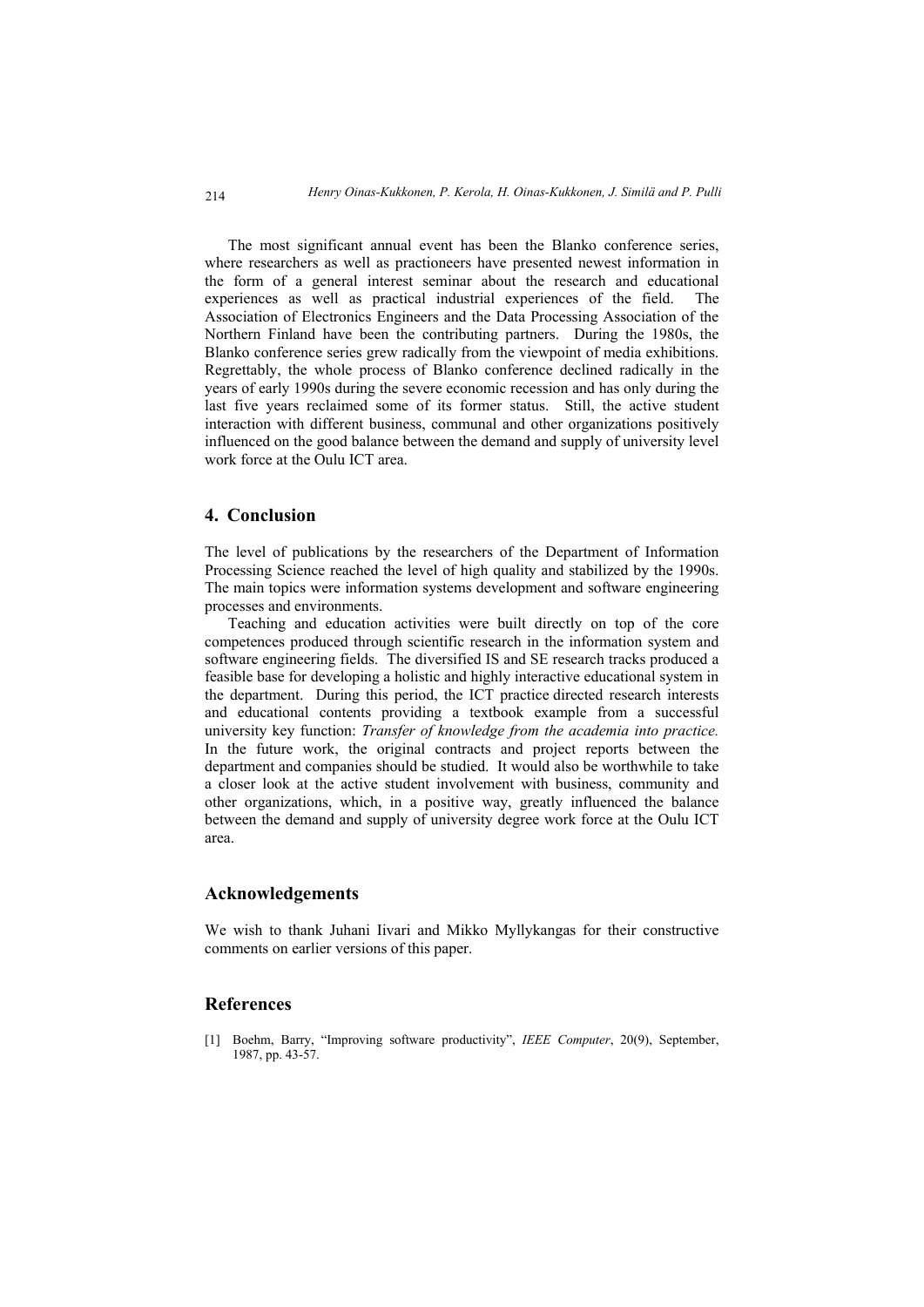- [2] Freeman, Peter, *Software perspectives The system is the message* (Boston, MA, USA: Addison-Wesley, 1987).
- Iivari, Juhani, "A planning theory perspective on information system implementation", *Proceedings of the Sixth International Conference on Information Systems,* Gallegos, L, Welke, R. and Wetherbe, J. (eds), (Indianapolis, Indiana, 1985).
- [4] Iivari, Juhani, "Implementability of in-house developed vs. application package based information systems", *Proceedings of the Seventh International Conference on Information Systems*, Maggi, L., Zmud, R. and Wetherbe, J. (eds.), (San Diego, 1986).
- [5] Iivari, Juhani, "An innovation research perspective on information system implementation", *International Journal of Information Management*, 6(3), 1986, pp. 123-144.
- [6] Iivari, Juhani, **"**Implementability of in-house developed vs. application package based information systems", *Data Base*, 21(1), 1990, pp. 1-10.
- [7] Iivari, J., E. Koskela, M. Ihme, and I. Tervonen, "A hierarchical metamodel for embedded software", *Software Engineering 86*, Barnes, D. and Brown, P. (eds.), (London: Peter Peregrinus, 1986);
- [8] [Iivari, Juhani, "Dimensions of information systems design: A framework for a long-range](http://portal.acm.org/citation.cfm?id=8144&dl=ACM&coll=portal&CFID=14515677&CFTOKEN=49793997)  research program", *Information Systems*[, 11\(2\), 1986, pp. 185-197](http://portal.acm.org/citation.cfm?id=8144&dl=ACM&coll=portal&CFID=14515677&CFTOKEN=49793997).
- [9] Iivari, Juhani, and Erkki Koskela, **"**The PIOCO Model for Information Systems Design", *MIS Quarterly*, 11(3), September, 1987, pp. 401-419.
- [10] Iivari, Juhani, " User Information Satisfaction (UIS) Reconsidered: An information system as the antecedent of UIS", *Proceedings of the Eighth International Conference on Information Systems*, DeGross, J.I. and Kriebel, C.H. (eds.), (Pittsburgh, Pennsylvania, 1987).
- [11] Iivari, Juhani, "Levels of abstraction as a conceptual Framework for an Information System", *Information System Concepts: An In-depth Analysis*, E.D. Falkenberg & P. Lindgren (eds) (Amsterdam: North Holland, 1989), pp. 323-352.
- [12] Iivari, J., and M. Karjalainen, "Impact of prototyping on user information satisfaction during the IS specification phase", *Information & Management*, 17(1), 1989, pp. 31-45.
- [13] Iivari, Juhani, "Hierarchical spiral model for information system and software development, Part 1: theoretical background", *Information and Software Technology*, 32(6), 1990, pp. 386-399.
- [14] Iivari, Juhani, "Hierarchical spiral model for information system and software development. Part 2: design process", *Information and Software Technology*, 32(7), September, 1990, pp. 450-458.
- [15] Institute of Information Processing Science, *Yearbook 1987* University of Oulu, Eds. Kaakinen and Iivari, 1987.
- [16] International Committee, *Evaluation of Research and Teaching in Computer Science, Computer Engineering and Information Systems*, (Helsinki: Publications of the Academy of Finland, 1990), pp. 31-33.
- [17] Julku, Liisa and Kyösti, *Oulun yliopiston perustamisen historia* (History of the Founding of the University of Oulu), (Rovaniemi: Pohjois-Suomen Historiallinen Yhdistys, 1983), pp. 274-294 (Summary in English).
- [18] Kerola, Pentti, and Pertti Järvinen, *Systemointi, II, Tietosysteemin rakentamisen ja käytön systeemiteoreettinen malli* (Systemeering II, A system-theoretical model for the building and use of an information system), (Helsinki, Gaudeamus, 1975).
- [19] Kerola, Pentti, Erkki Koskela, Risto Nuutinen and Tuomo Riekki, *Tietojenkäsittelyn perustutkinnon kehittämisestä Oulun Yliopistossa* (On Development of Master Level Degree Programme), University of Oulu, Institute of Information Processing Sciences, A 10, 1979.
- [20] Kerola, Pentti, "On infological research into the systemeering process", *The information systems environment : Proceedings of the IFIP TC 8.2 Working Conference on the Information Systems Environment, Bonn, West Germany, 11-13 June 1979* / edited by Henry C. Lucas, Jr. [et al.] (Amsterdam: North-Holland, 1980).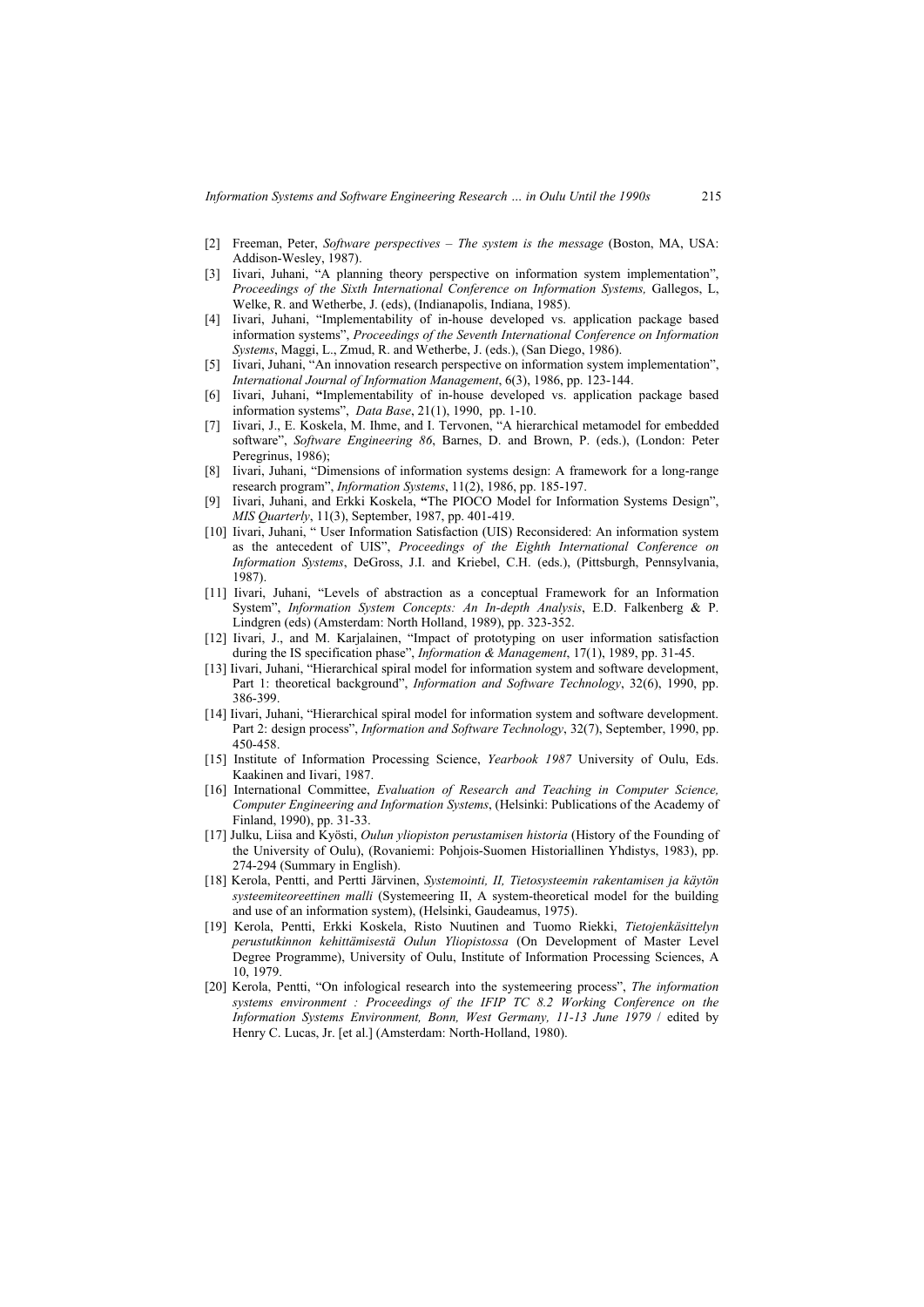- [21] Kerola Pentti, and Peter Freeman, "A comparison of lifecycle models", *Proceedings of the 5th international conference on Software engineering*, San Diego, California, United States
- (Piscataway, NJ, USA: IEEE Press 1981), pp. 90-99.<br>[22] Kerola, Pentti, & William Taggart, "Human In "Human Information Processing Styles in the Information Systems Development Process", John Hagwood (ed.), *Evolutionary Information Systems* (Amsterdam: North-Holland, 1983), pp. 63-86.
- [23] Kerola, Pentti, "Tietojenkäsittelytieteen ja tietotekniikan tutkijakoulutuksen kehittämisestä valtakunnallista synergiaa etsimässä"( On the development of researcher training for information processing science and information technology – searching for national synergy), *Hallinnon tutkimus*, Vuosikirja, osa 2, 1986.
- [24] Kerola, Pentti, "Knowledge about human information processing styles and learning styles in the education of systems architects". *Education & Computing*, 6(1&2), 1990, pp. 3-14.
- [25] Kuutti, Kari, "Activity theory and its applications to information systems research and development", *Proceedings of the IFIP WG 8.2. Working Conference*, Copenhagen, Denmark, December 14-16, 1990, pp. 195-216.
- [26] Leivo, Veli-Pekka, *Tavoitteena talouden ja yhteiskunnan tarpeiden tyydyttäminen. Tietojenkäsittelytieteiden laitoksen opetus vuosina 1969–2002* (Appeasing the Needs of the Economy and the Society. Teaching in the Department of the Information Processing Science, 1969 - 2002). M.A. Thesis. University of Oulu, Department of History, General History, 2005.
- [27] Myllykangas, Mikko, *Tehtaista nettikauppaan ihmisen ehdoin. Tutkimustoiminta Oulun yliopiston tietojenkäsittelytieteiden laitoksella 1973–2004*. (From Factories to eCommerce in Line with the Anthropocentrism. Research in the Department of the Information Processing Science, 1973 - 2004). M.A. Thesis. University of Oulu, Department of History, General History, 2005, p. 48.
- [28] Nuutinen, Risto, Erkki Koskela, Juhani Iivari, Pentti Kerola, "Design and implementation experience of a curriculum for the information systems architect (ISA) reflected on the IFIP/BCS curriculum", *Information systems education: recommendations and implementation* (New York, NY, USA: Cambridge University Press, 1986), pp. 179-203;
- [29] Nuutinen, Risto, Erkki Koskela, Juhani Iivari and Pentti Kerola, "Design and implementation experience of a curriculum for the information systems architect (ISA) reflected on the IFIP/BCS curriculum", *Information systems education: recommendations and implementation,* Eds. Richard A. Buckingham, Rudy A. Hirschheim, Frank F. Land and Colin J. Tully (New York, NY, USA: Cambridge University Press, 1986).
- [30] Oinas-Kukkonen, Henry, Jouni Similä, Pentti Kerola, Petri Pulli and Samuli Saukkonen, "Development in the Growth Base of the 'Oulu Phenomenon'. The role of systems/software methodologies". *History of Nordic Computing*. IFIP WG9.7 First Working Conference on the History of Nordic Computing (HiNC1), June 16-18, 2003, Trondheim, Norway. Series: IFIP International Federation for Information Processing, Vol. 174. Bubenko, Janis; Impagliazzo, John; Sølvberg, Arne (Eds.), (New York, N.Y: Springer, 2005), pp. 435, 436, 445.
- [31] Oinas-Kukkonen, Henry, Jouni Similä and Petri Pulli, "Main Threads of ICT Innovation in Oulu in 1960—1990". *Proceedings of Session 90, IEHC 2006, XIV International Economic History Congress, Helsinki, Finland, August 21-25, 2006*, p. 19. http://www.helsinki.fi/iehc2006/sessions81\_124.html.
- [32] Salo, Matti, *Pohjoinen Alma mater. Oulun yliopisto osana korkeakoululaitosta ja yhteiskuntaa perustamisvaiheista vuoteen 2000* (Alma Mater of the North. Role of the University of Oulu in higher education and in society ), (Rovaniemi: Pohjois-Suomen Historiallinen Yhdistys, 2003), pp. 15, 252.
- [33] Similä, Jouni and Risto Nuutinen, "On the analysis of the user role in the context of adp systems implementation: theoretical, methodological and operational aspects and the first results of a case study", *Proceedings of the Fourth International Conference on Information Systems (ICIS '1983)*, Houston, Texas, 1983, pp. 197-222.